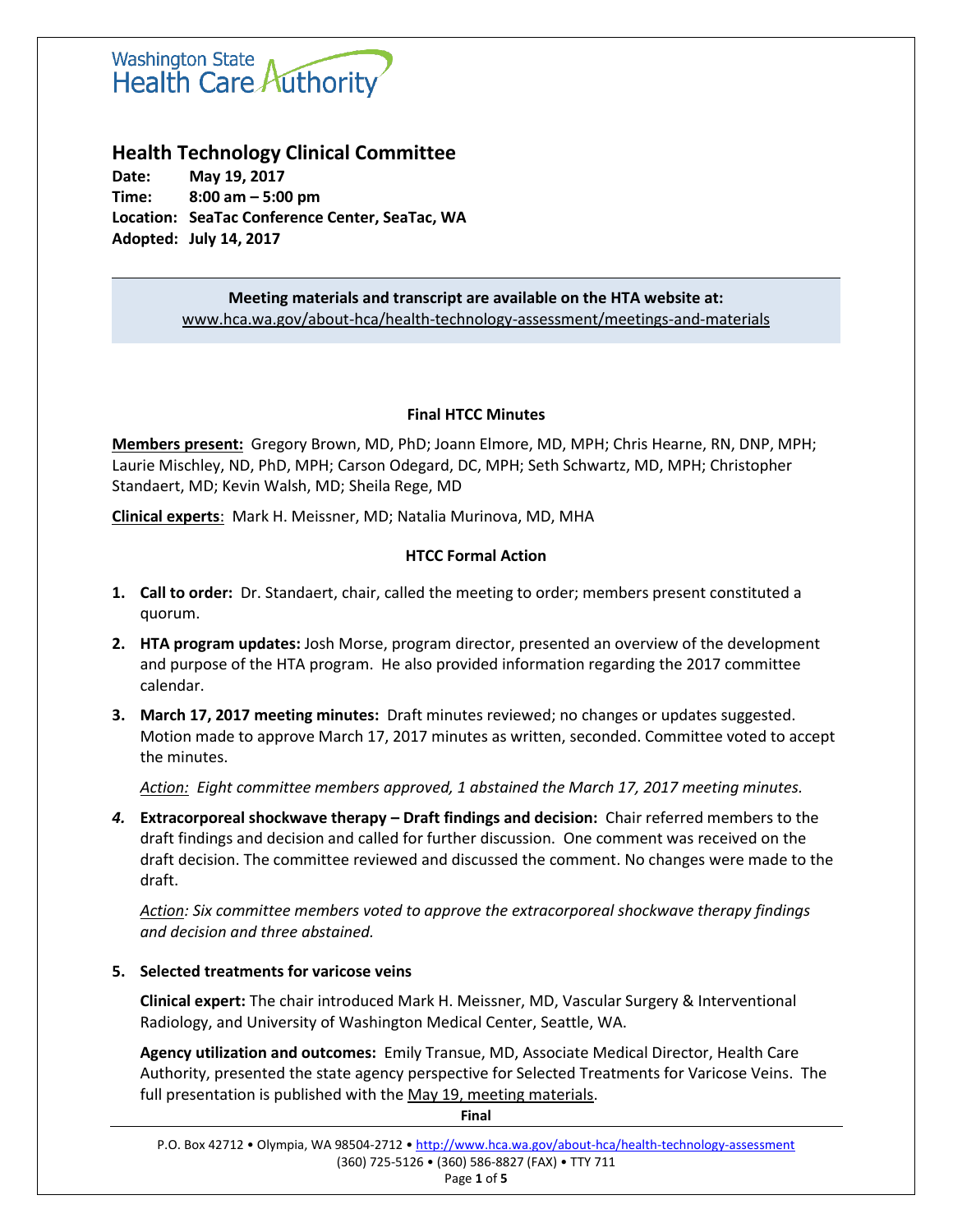**Scheduled and open public comments:** The chair called for public comments. Comments provided by:

- Kathleen Gibson, MD, Lake Washington Vascular
- Monte Madsen, Medical Science Advisor Endovenous, Medtronic

Public presentation materials provided are published with the May 19, meeting [materials.](http://www.hca.wa.gov/about-hca/health-technology-assessment/meetings-and-materials)

#### **Vendor report / HTCC question and answer:**

Candi Wines, MPH, Hayes, Inc. presented the evidence review of *Selected Treatments for varicose veins.* The full presentation is published with the May 19, [meeting materials.](http://www.hca.wa.gov/about-hca/health-technology-assessment/meetings-and-materials)

#### **HTCC coverage vote and formal action:**

#### *Committee decision*

Based on the deliberations of key health outcomes the committee decided that it had the most complete information: a comprehensive and current evidence report, public comments, and state agency utilization information. The committee decided that the current evidence on selected treatments of varicose veins is sufficient to make a determination on this topic. The committee discussed and voted on the evidence for treatment of varicose veins compared to the more invasive surgical intervention vein stripping. The committee considered the evidence and gave greatest weight to the evidence it determined, based on objective factors, to be the most valid and reliable.

Based on these findings, the committee voted to cover varicose veins with conditions.

|                                        | <b>Not</b> | Covered under      | Covered         |
|----------------------------------------|------------|--------------------|-----------------|
|                                        | covered    | certain conditions | unconditionally |
| Selected treatments for varicose veins |            | q                  |                 |

#### *Discussion*

The committee reviewed and discussed the available studies of treatments for varicose veins. Details of study design, inclusion criteria, outcomes and other factors affecting study quality were discussed. A majority of committee members found the evidence sufficient to determine that select treatment for varicose veins were equivalent for safety and equivalent for effectiveness compared to alternatives for some conditions. A majority of the committee voted to cover with conditions, selected treatment for varicose veins.

#### *Limitations*

Exclusions include pregnancy, active infection, peripheral arterial disease, and deep vein thrombosis (DVT).

#### *Action*

The committee checked for availability of a Medicare national coverage decision (NCD). Medicare does have a NCD for treatment of varicose veins.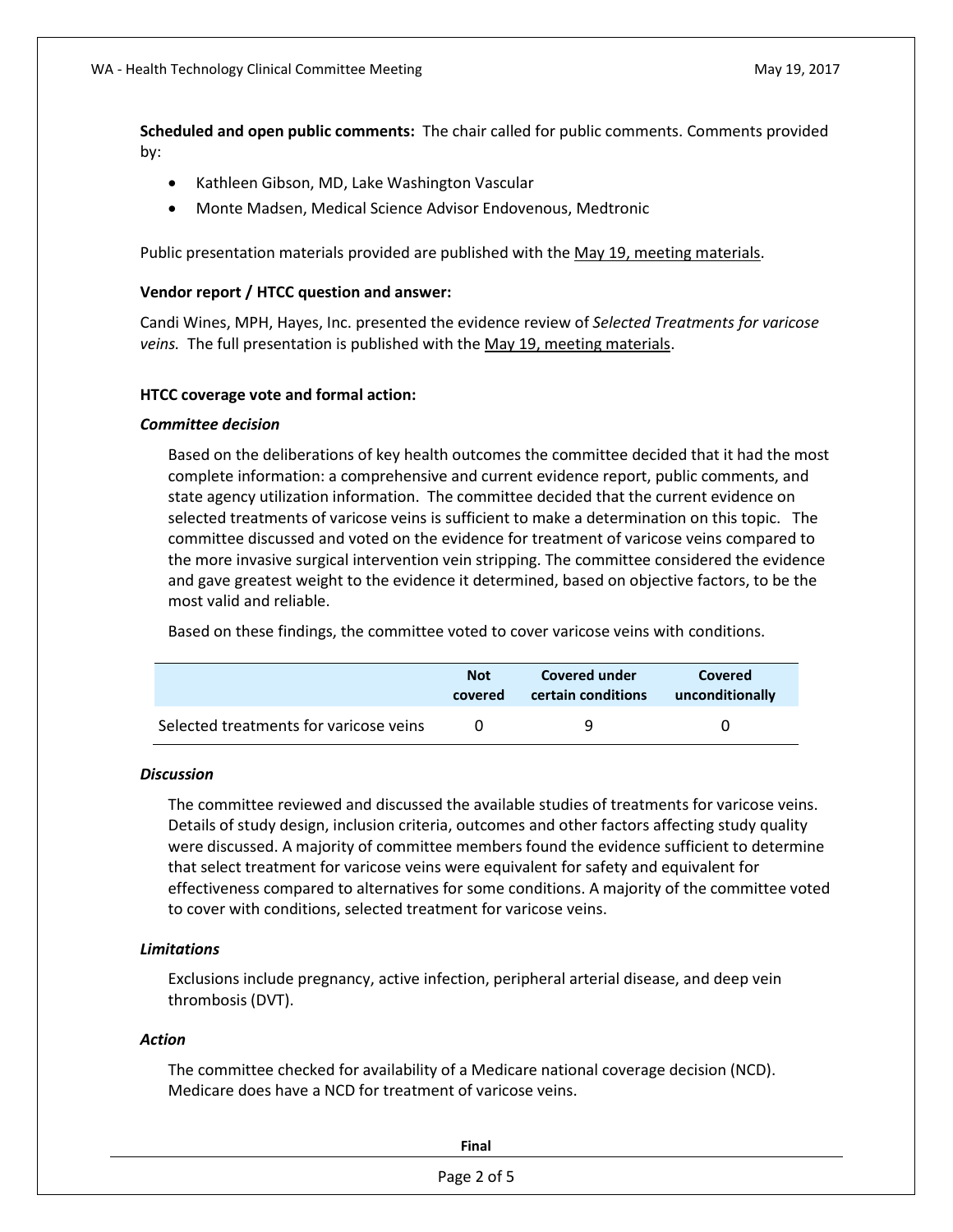The committee discussed clinical guidelines identified for varicose vein treatment from the following organizations:

- Society for Vascular Surgery (SVS) and the American Venous Forum (AVF): the care of patients with varicose veins and associated chronic venous diseases: clinical practice guidelines, 2011.
- Management of venous leg ulcers: clinical practice guidelines of the Society for Vascular Surgery (SVS) and the American Venous Forum (AVF), 2014.
- Diagnosis and management of varicose veins in the legs: National Institute for Health and Care (NICE), 2013.
- Management of chronic venous disease: clinical practice guidelines of the European Society for Vascular Surgery (ESVS). 2015.

The committee's determination is consistent with these guidelines.

The committee chair directed HTA staff to prepare a findings and decision document on selected treatment of varicose veins for public comment; followed by consideration for final approval at the next public meeting.

#### **6. Migraine and chronic tension-type headaches**

Clinical expert: The chair introduced Natalia Murinova, MD, MHA, Director, University of Washington Medicine Headache Center, University of Washington Medical Center, Seattle, WA.

**Agency utilization and outcomes:** Shana Johnson, MD, Medical Officer, Health Care Authority, presented the state agency perspective for chronic migraines and chronic tension-type headaches. The full presentation is published with the [May 19, meeting materials.](http://www.hca.wa.gov/about-hca/health-technology-assessment/meetings-and-materials)

**Scheduled and open public comments:** The chair called for public comments. There were no comments.

**Vendor report / HTCC question and answer:** Andrea Skelly, MPH, PhD, Spectrum Research, Inc., presented the evidence review of *Chronic Migraines and Chronic Tension-type Headaches.* The full presentation is published with the [May 19 meeting materials.](http://www.hca.wa.gov/about-hca/health-technology-assessment/meetings-and-materials)

#### **HTCC coverage vote and formal action:**

#### *Committee decision*

Based on the deliberations of key health outcomes the committee decided that it had the most complete information: a comprehensive and current evidence report, public comments, and state agency utilization information. The committee also determined that current evidence is sufficient to make a determination on this topic.

The committee concluded that the current evidence on treatment of chronic migraine and chronic tension headaches should be considered and voted on separately. The committee discussed and voted separately on the evidence for use of OnabotulinumtoxinA injections; massage, trigger point injections, manipulation, and transcranial magnetic stimulation; and acupuncture treatment for chronic migraine and chronic tension headaches. The committee considered the evidence and

**Final**

Page 3 of 5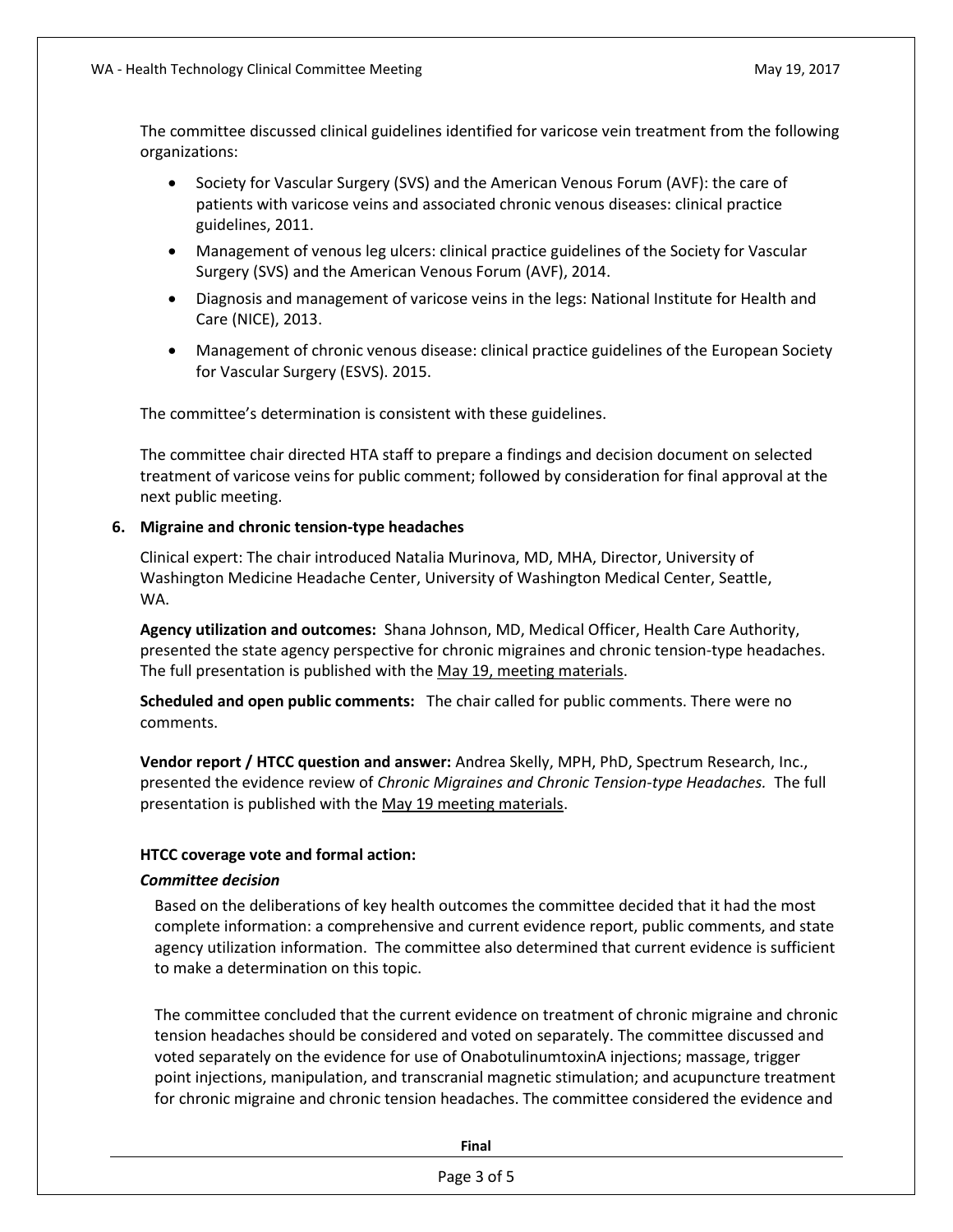gave greatest weight to the evidence it determined, based on objective factors, to be the most valid and reliable.

Based on these findings, the committee voted to cover with conditions OnabotulinumtoxinA injections for chronic migraine.

Separately, the committee voted to **Not Cover**:

- OnabotulinumtoxinA injections for chronic tension headaches;
- Massage, trigger point injections, manipulation, and transcranial magnetic stimulation for chronic migraines and chronic tension headaches; and
- Acupuncture for chronic migraine and for chronic tension headaches.

|                                                                                                                            | <b>Not</b><br>covered | Covered under<br>certain conditions | Covered<br>unconditionally |
|----------------------------------------------------------------------------------------------------------------------------|-----------------------|-------------------------------------|----------------------------|
| OnabotulinumtoxinA injections for chronic migraine                                                                         |                       | 8                                   |                            |
| Onabotulinum toxin A injections for chronic tension<br>headaches                                                           | 9                     |                                     |                            |
| Massage, trigger point injections, manipulation, and<br>transcranial magnetic stimulation for chronic migraine             | 9                     |                                     |                            |
| Massage, trigger point injections, manipulation, and<br>transcranial magnetic stimulation for chronic tension<br>headaches | 9                     |                                     |                            |
| Acupuncture for chronic migraine and chronic tension<br>headache                                                           |                       |                                     |                            |

#### *Discussion*

The committee reviewed and discussed the available studies of treatment of chronic migraines. Details of study design, inclusion criteria and other factors affecting study quality were examined. A majority of committee members found the evidence sufficient to determine that select treatment for chronic migraine were equivalent for safety and equivalent for effectiveness compared to alternatives for some conditions, and more in some cases for costeffectiveness. Based on the information reviewed and considered the committee identified conditions for coverage. A majority of the committee voted to cover OnabotulinumtoxinA injections for chronic migraine with conditions.

#### *Limitations*

OnabotulinumtoxinA injections are a covered benefit with conditions in adults with chronic migraine (defined as headaches on ≥15 days per month of which ≥8 days are with migraine) if:

- (1) They have not responded to at least three prior pharmacological prophylaxis therapies from two different classes of drugs AND
- (2) Their condition is appropriately managed for medication overuse

OnabotulinumtoxinA injections must be discontinued in people whose condition: